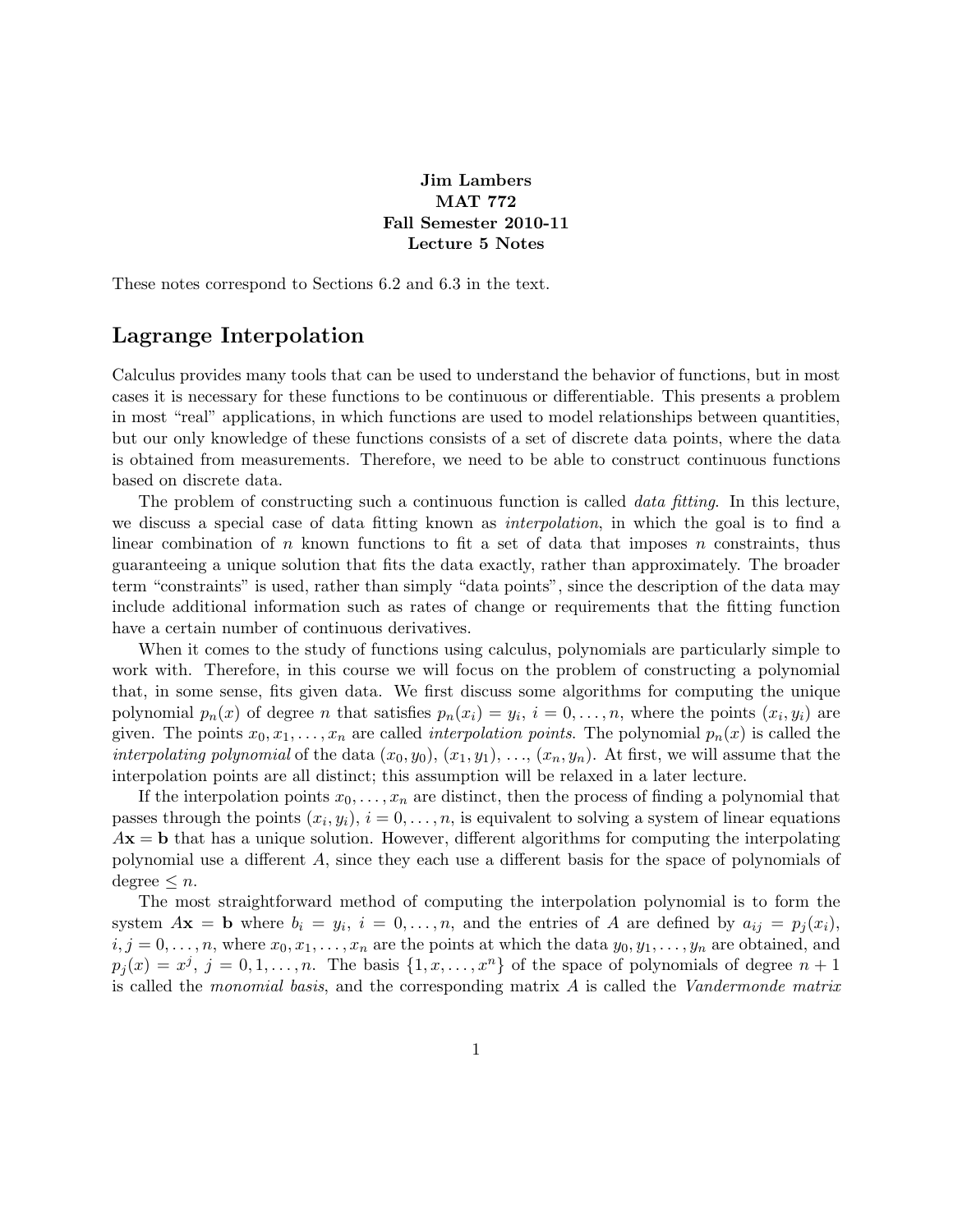for the points  $x_0, x_1, \ldots, x_n$ . Unfortunately, this matrix can be ill-conditioned, especially when interpolation points are close together.

In Lagrange interpolation, the matrix  $A$  is simply the identity matrix, by virtue of the fact that the interpolating polynomial is written in the form

$$
p_n(x) = \sum_{j=0}^n y_j \mathcal{L}_{n,j}(x),
$$

where the polynomials  $\{\mathcal{L}_{n,j}\}_{j=0}^n$  have the property that

$$
\mathcal{L}_{n,j}(x_i) = \begin{cases} 1 & \text{if } i = j \\ 0 & \text{if } i \neq j \end{cases}
$$

.

The polynomials  $\{\mathcal{L}_{n,j}\},\ j=0,\ldots,n$ , are called the Lagrange polynomials for the interpolation points  $x_0, x_1, \ldots, x_n$ . They are defined by

$$
\mathcal{L}_{n,j}(x) = \prod_{k=0, k \neq j}^{n} \frac{x - x_k}{x_j - x_k}.
$$

As the following result indicates, the problem of polynomial interpolation can be solved using Lagrange polynomials.

**Theorem** Let  $x_0, x_1, \ldots, x_n$  be  $n+1$  distinct numbers, and let  $f(x)$  be a function defined on a domain containing these numbers. Then the polynomial defined by

$$
p_n(x) = \sum_{j=0}^n f(x_j) \mathcal{L}_{n,j}
$$

is the unique polynomial of degree  $n$  that satisfies

$$
p_n(x_j) = f(x_j), \quad j = 0, 1, ..., n.
$$

The polynomial  $p_n(x)$  is called the *interpolating polynomial* of  $f(x)$ . We say that  $p_n(x)$  interpolates  $f(x)$  at the points  $x_0, x_1, \ldots, x_n$ .

**Example** We will use Lagrange interpolation to find the unique polynomial  $p_3(x)$ , of degree 3 or less, that agrees with the following data:

| $\boldsymbol{\eta}$     | $x_i$ | $y_i$ |
|-------------------------|-------|-------|
|                         |       | 3     |
| L                       | U     | 4     |
| $\overline{2}$          |       | 5     |
| $\overline{\mathbf{3}}$ | 2     | հ     |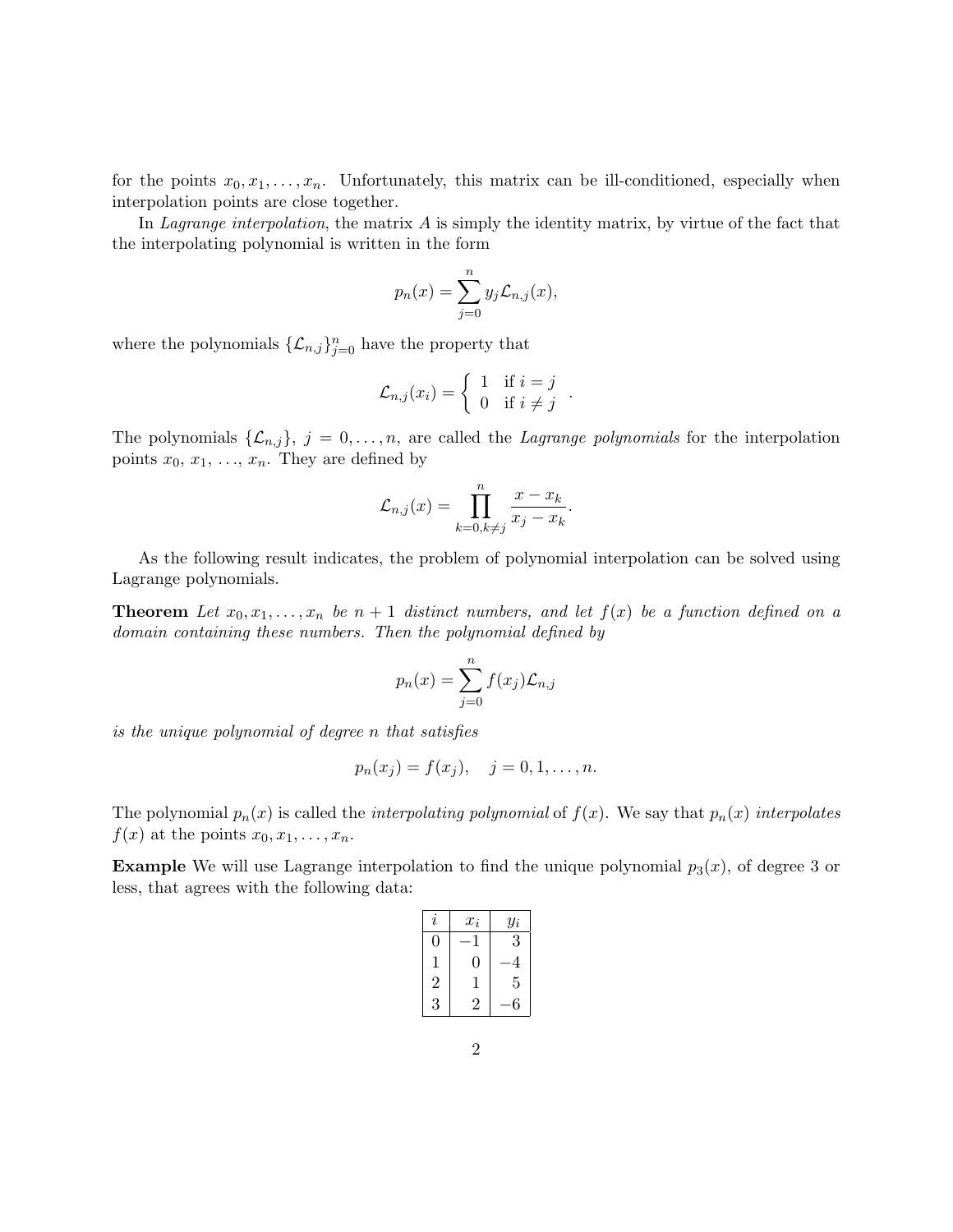In other words, we must have  $p_3(-1) = 3$ ,  $p_3(0) = -4$ ,  $p_3(1) = 5$ , and  $p_3(2) = -6$ . First, we construct the Lagrange polynomials  $\{\mathcal{L}_{3,j}(x)\}_{j=0}^3$ , using the formula

$$
\mathcal{L}_{n,j}(x) = \prod_{i=0, i \neq j}^{3} \frac{(x - x_i)}{(x_j - x_i)}.
$$

This yields

$$
\mathcal{L}_{3,0}(x) = \frac{(x-x_1)(x-x_2)(x-x_3)}{(x_0-x_1)(x_0-x_2)(x_0-x_3)}
$$
\n
$$
= \frac{(x-0)(x-1)(x-2)}{(-1-0)(-1-1)(-1-2)}
$$
\n
$$
= \frac{x(x^2-3x+2)}{(-1)(-2)(-3)}
$$
\n
$$
= -\frac{1}{6}(x^3-3x^2+2x)
$$
\n
$$
\mathcal{L}_{3,1}(x) = \frac{(x-x_0)(x-x_2)(x-x_3)}{(x_1-x_0)(x_1-x_2)(x_1-x_3)}
$$
\n
$$
= \frac{(x+1)(x-1)(x-2)}{(0+1)(0-1)(0-2)}
$$
\n
$$
= \frac{(x^2-1)(x-2)}{(1)(-1)(-2)}
$$
\n
$$
= \frac{1}{2}(x^3-2x^2-x+2)
$$
\n
$$
\mathcal{L}_{3,2}(x) = \frac{(x-x_0)(x-x_1)(x-x_3)}{(x_2-x_0)(x_2-x_1)(x_2-x_3)}
$$
\n
$$
= \frac{(x+1)(x-0)(x-2)}{(1+1)(1-0)(1-2)}
$$
\n
$$
= \frac{x(x^2-x-2)}{(2)(1)(-1)}
$$
\n
$$
= -\frac{1}{2}(x^3-x^2-2x)
$$
\n
$$
\mathcal{L}_{3,3}(x) = \frac{(x-x_0)(x-x_1)(x-x_2)}{(x_3-x_0)(x_3-x_1)(x_3-x_2)}
$$
\n
$$
= \frac{(x+1)(x-0)(x-1)}{(2+1)(2-0)(2-1)}
$$
\n
$$
= \frac{x(x^2-1)}{(3)(2)(1)}
$$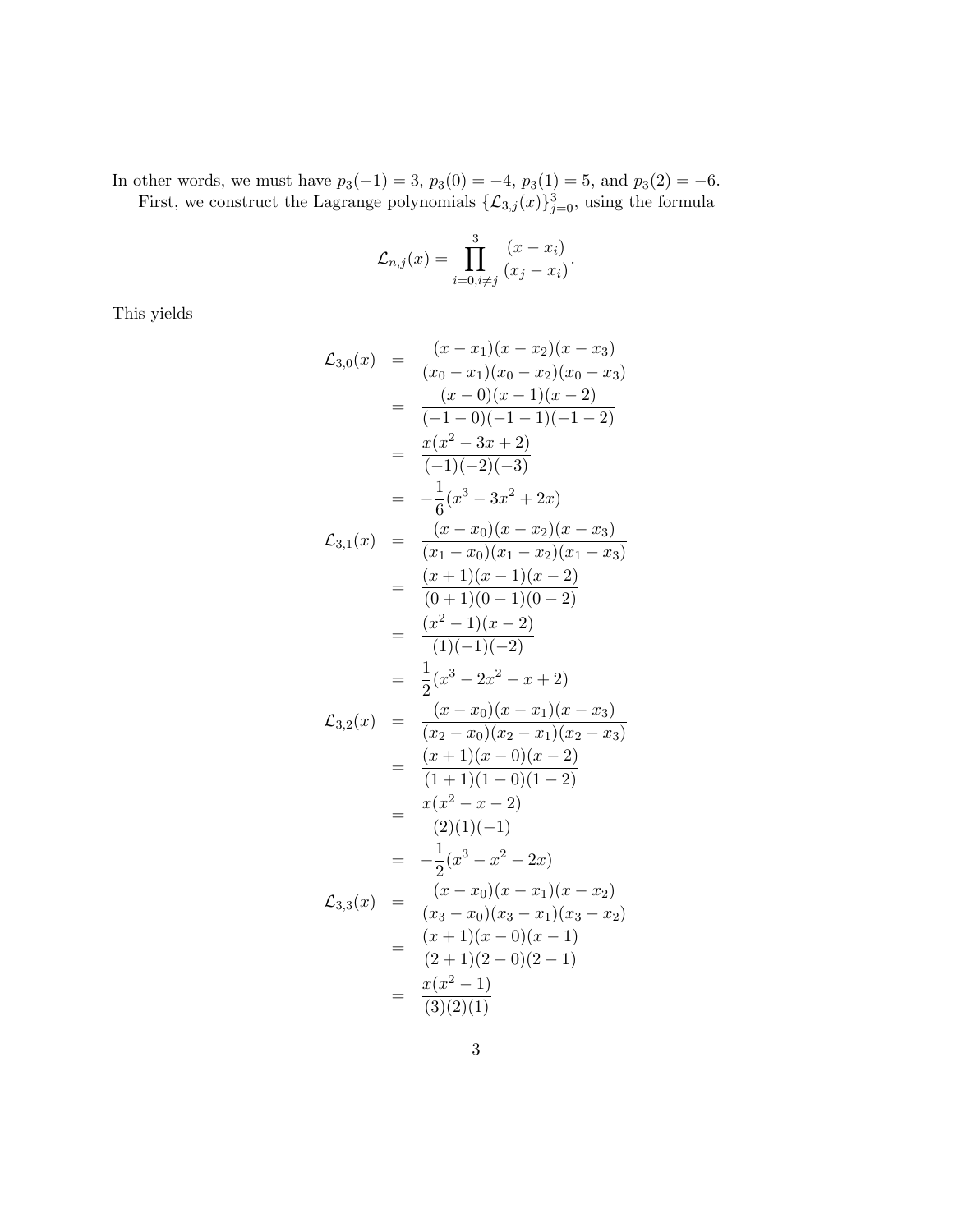$$
= \frac{1}{6}(x^3 - x).
$$

By substituting  $x_i$  for x in each Lagrange polynomial  $\mathcal{L}_{3,j}(x)$ , for  $j = 0, 1, 2, 3$ , it can be verified that

$$
\mathcal{L}_{3,j}(x_i) = \begin{cases} 1 & \text{if } i = j \\ 0 & \text{if } i \neq j \end{cases}
$$

.

It follows that the Lagrange interpolating polynomial  $p_3(x)$  is given by

$$
p_3(x) = \sum_{j=0}^{3} y_j \mathcal{L}_{3,j}(x)
$$
  
=  $y_0 \mathcal{L}_{3,0}(x) + y_1 \mathcal{L}_{3,1}(x) + y_2 \mathcal{L}_{3,2}(x) + y_3 \mathcal{L}_{3,3}(x)$   
=  $(3) \left(-\frac{1}{6}\right) (x^3 - 3x^2 + 2x) + (-4) \frac{1}{2} (x^3 - 2x^2 - x + 2) + (5) \left(-\frac{1}{2}\right) (x^3 - x^2 - 2x) +$   
 $(-6) \frac{1}{6} (x^3 - x)$   
=  $-\frac{1}{2} (x^3 - 3x^2 + 2x) + (-2) (x^3 - 2x^2 - x + 2) - \frac{5}{2} (x^3 - x^2 - 2x) - (x^3 - x)$   
=  $\left(-\frac{1}{2} - 2 - \frac{5}{2} - 1\right) x^3 + \left(\frac{3}{2} + 4 + \frac{5}{2}\right) x^2 + (-1 + 2 + 5 + 1) x - 4$   
=  $-6x^3 + 8x^2 + 7x - 4$ .

Substituting each  $x_i$ , for  $i = 0, 1, 2, 3$ , into  $p_3(x)$ , we can verify that we obtain  $p_3(x_i) = y_i$  in each case. □

While the Lagrange polynomials are easy to compute, they are difficult to work with. Furthermore, if new interpolation points are added, all of the Lagrange polynomials must be recomputed. Unfortunately, it is not uncommon, in practice, to add to an existing set of interpolation points. It may be determined after computing the k<sup>th</sup>-degree interpolating polynomial  $p_k(x)$  of a function  $f(x)$  that  $p_k(x)$  is not a sufficiently accurate approximation of  $f(x)$  on some domain. Therefore, an interpolating polynomial of higher degree must be computed, which requires additional interpolation points.

To address these issues, we consider the problem of computing the interpolating polynomial recursively. More precisely, let  $k > 0$ , and let  $p_k(x)$  be the polynomial of degree k that interpolates the function  $f(x)$  at the points  $x_0, x_1, \ldots, x_k$ . Ideally, we would like to be able to obtain  $p_k(x)$  from polynomials of degree  $k-1$  that interpolate  $f(x)$  at points chosen from among  $x_0, x_1, \ldots, x_k$ . The following result shows that this is possible.

**Theorem** Let n be a positive integer, and let  $f(x)$  be a function defined on a domain containing the  $n+1$  distinct points  $x_0, x_1, \ldots, x_n$ , and let  $p_n(x)$  be the polynomial of degree n that interpolates  $f(x)$  at the points  $x_0, x_1, \ldots, x_n$ . For each  $i = 0, 1, \ldots, n$ , we define  $p_{n-1,i}(x)$  to be the polynomial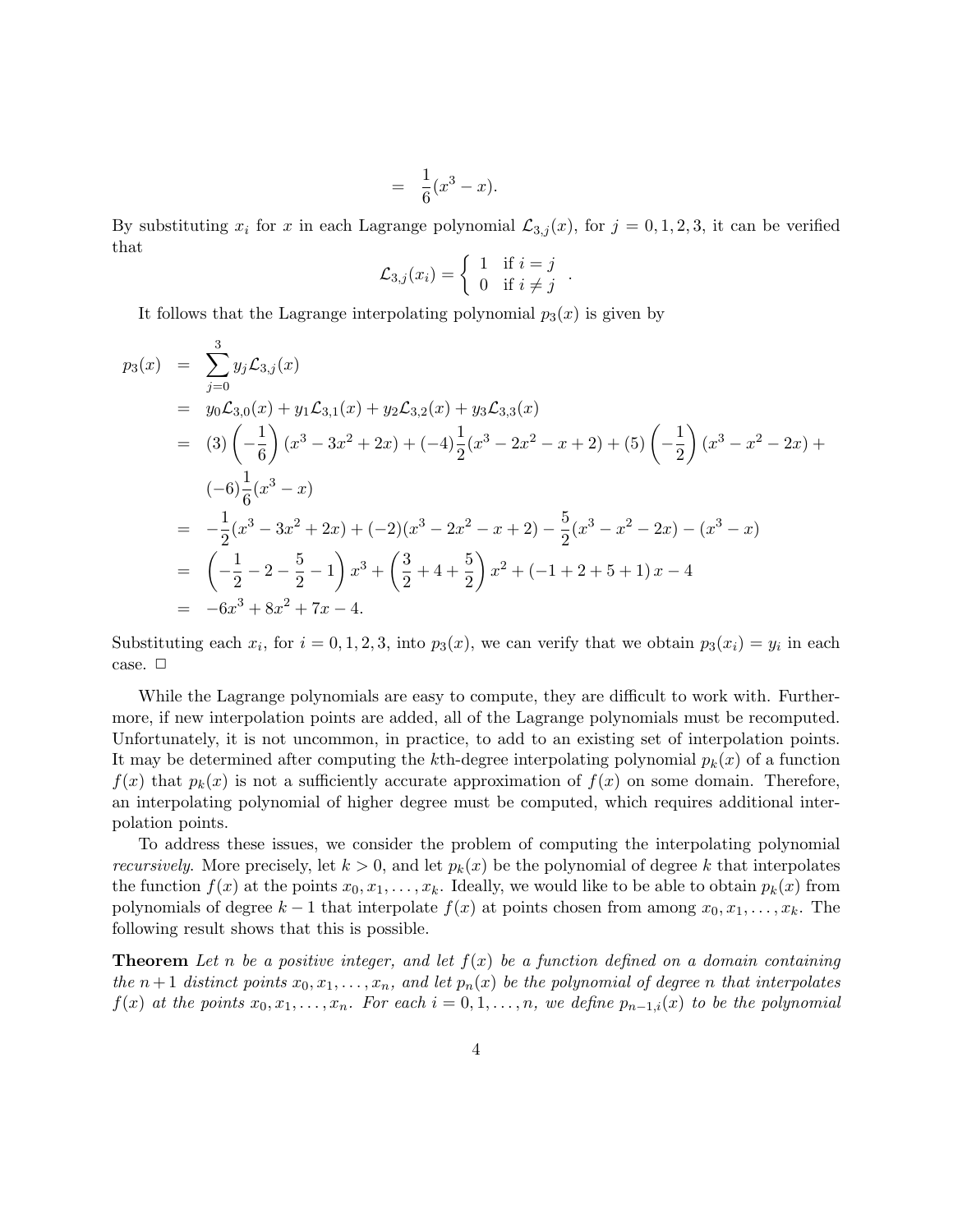of degree  $n-1$  that interpolates  $f(x)$  at the points  $x_0, x_1, \ldots, x_{i-1}, x_{i+1}, \ldots, x_n$ . If i and j are distinct nonnegative integers not exceeding  $n$ , then

$$
p_n(x) = \frac{(x-x_j)p_{n-1,j}(x) - (x-x_i)p_{n-1,i}(x)}{x_i - x_j}.
$$

This result leads to an algorithm called *Neville's Method* that computes the value of  $p_n(x)$  at a given point using the values of lower-degree interpolating polynomials at  $x$ . We now describe this algorithm in detail.

Algorithm Let  $x_0, x_1, \ldots, x_n$  be distinct numbers, and let  $f(x)$  be a function defined on a domain containing these numbers. Given a number  $x^*$ , the following algorithm computes  $y^* = p_n(x^*)$ , where  $p_n(x)$  is the *n*th interpolating polynomial of  $f(x)$  that interpolates  $f(x)$  at the points  $x_0, x_1, \ldots, x_n$ .

```
for j = 0 to n do
    Q_j = f(x_j)end
for j = 1 to n do
    for k = n to j do
         Q_k = [(x - x_k)Q_{k-1} - (x - x_{k-i})Q_k]/(x_{k-i} - x_k)end
end
y^* = Q_n
```
At the *j*th iteration of the outer loop, the number  $Q_k$ , for  $k = n, n - 1, \ldots, j$ , represents the value at x of the polynomial that interpolates  $f(x)$  at the points  $x_k, x_{k-1}, \ldots, x_{k-j}$ .

The preceding theorem can be used to compute the polynomial  $p_n(x)$  itself, rather than its value at a given point. This yields an alternative method of constructing the interpolating polynomial, called *Newton interpolation*, that is more suitable for tasks such as inclusion of additional interpolation points.

## **Convergence**

In some applications, the interpolating polynomial  $p_n(x)$  is used to fit a known function  $f(x)$  at the points  $x_0, \ldots, x_n$ , usually because  $f(x)$  is not feasible for tasks such as differentiation or integration that are easy for polynomials, or because it is not easy to evaluate  $f(x)$  at points other than the interpolation points. In such an application, it is possible to determine how well  $p_n(x)$  approximates  $f(x)$ .

To that end, we assume that x is not one of the interpolation points  $x_0, x_1, \ldots, x_n$ , and we define

$$
\varphi(t) = f(t) - p_n(t) - \frac{f(x) - p_n(x)}{\pi_{n+1}(x)} \pi_{n+1}(t),
$$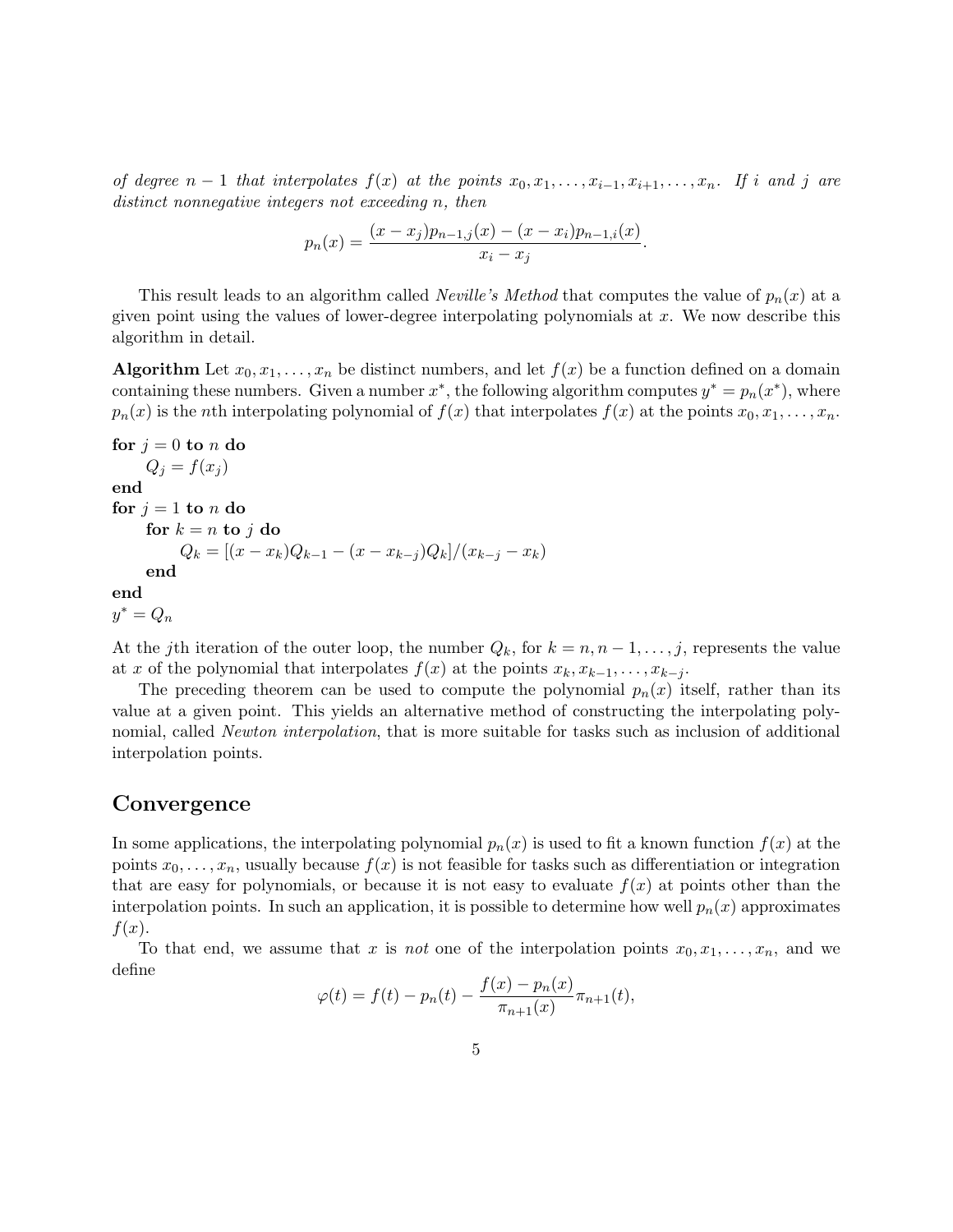where

$$
\pi_{n+1}(x) = (x - x_0)(x - x_1) \cdots (x - x_n)
$$

is a polynomial of degree  $n + 1$ . Because x is not one of the interpolation points, it follows that  $\varphi(t)$  has at least  $n+2$  zeros: x, and the  $n+1$  interpolation points  $x_0, x_1, \ldots, x_n$ . Furthermore,  $\pi_{n+1}(x) \neq 0$ , so  $\varphi(t)$  is well-defined.

If f is  $n+1$  times continuously differentiable on an interval [a, b] that contains the interpolation points and x, then, by the Generalized Rolle's Theorem,  $\varphi^{(n+1)}$  must have at least one zero in [a, b]. Therefore, at some point  $\xi(x)$  in [a, b], that depends on x, we have

$$
0 = \varphi^{(n+1)}(\xi(x)) = f^{(n+1)}(t) - \frac{f(x) - p_n(x)}{\pi_{n+1}(x)}(n+1)!,
$$

which yields the following result.

**Theorem** (Interpolation error) If f is  $n + 1$  times continuously differentiable on [a, b], and  $p_n(x)$ is the unique polynomial of degree n that interpolates  $f(x)$  at the  $n+1$  distinct points  $x_0, x_1, \ldots, x_n$ in [a, b], then for each  $x \in [a, b]$ ,

$$
f(x) - p_n(x) = \prod_{j=0}^n (x - x_j) \frac{f^{(n+1)}(\xi(x))}{(n+1)!},
$$

where  $\xi(x) \in [a, b]$ .

It is interesting to note that the error closely resembles the Taylor remainder  $R_n(x)$ .

If the number of data points is large, then polynomial interpolation becomes problematic since high-degree interpolation yields oscillatory polynomials, when the data may fit a smooth function.

**Example** Suppose that we wish to approximate the function  $f(x) = 1/(1 + x^2)$  on the interval  $[-5, 5]$  with a tenth-degree interpolating polynomial that agrees with  $f(x)$  at 11 equally-spaced points  $x_0, x_1, \ldots, x_{10}$  in  $[-5, 5]$ , where  $x_j = -5 + j$ , for  $j = 0, 1, \ldots, 10$ . Figure 1 shows that the resulting polynomial is not a good approximation of  $f(x)$  on this interval, even though it agrees with  $f(x)$  at the interpolation points. The following MATLAB session shows how the plot in the figure can be created.

```
>> % create vector of 11 equally spaced points in [-5,5]
>> x=linspace(-5,5,11);
>> % compute corresponding y-values
\Rightarrow y=1./(1+x.^2);
>> % compute 10th-degree interpolating polynomial
\gg p=polyfit(x,y,10);
>> % for plotting, create vector of 100 equally spaced points
>> xx=linspace(-5,5);
```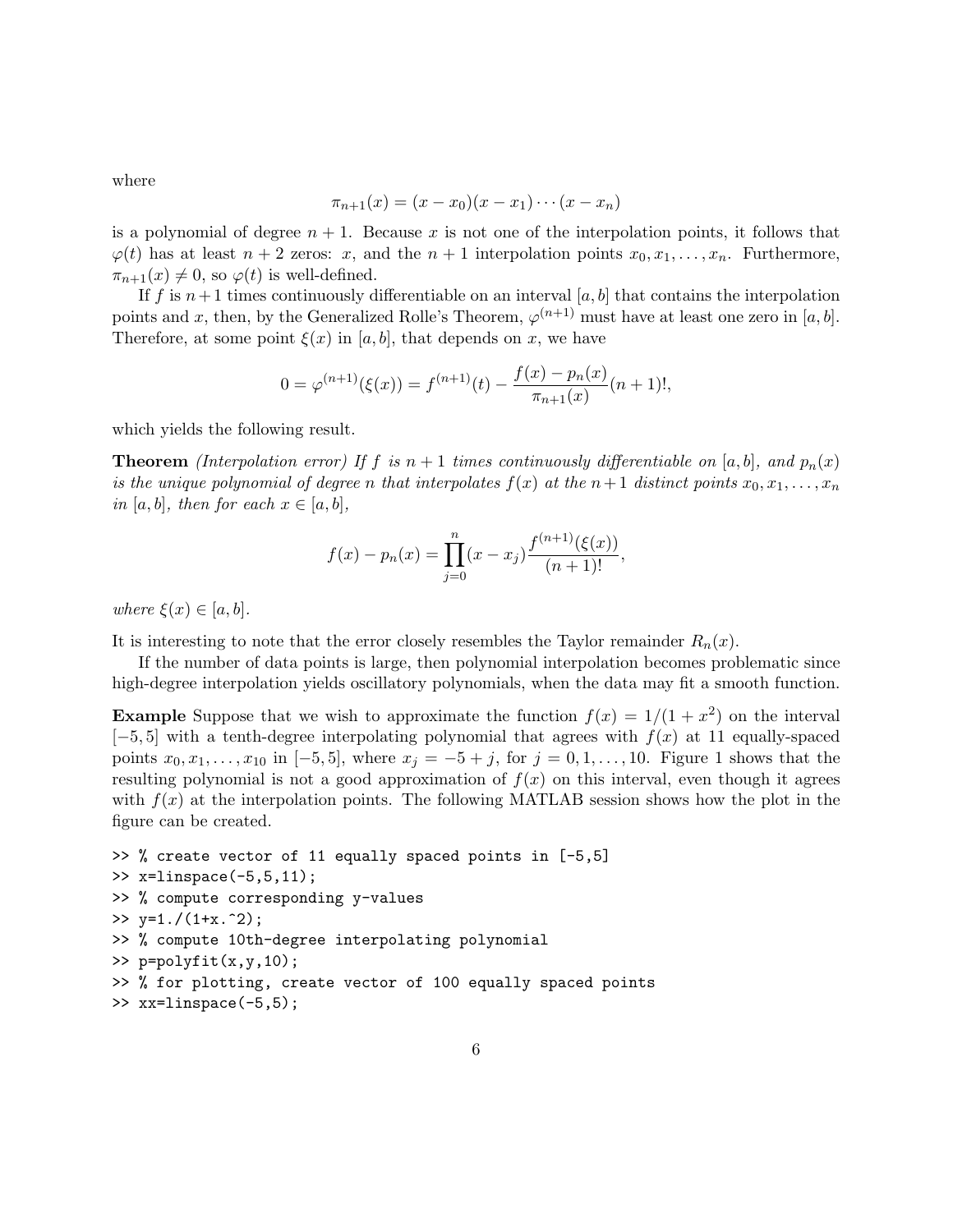```
>> % compute corresponding y-values to plot function
>> yy=1./(1+xx.ˆ2);
>> % plot function
>> plot(xx,yy)
>> % tell MATLAB that next plot should be superimposed on
>> % current one
>> hold on
>> % plot polynomial, using polyval to compute values
>> % and a red dashed curve
>> plot(xx, polynomial(p,xx), 'r--')>> % indicate interpolation points on plot using circles
\gg plot(x,y,'o')>> % label axes
\gg xlabel('x')
>> ylabel('y')
>> % set caption
>> title('Runge''s example')
```
In general, it is not wise to use a high-degree interpolating polynomial and equally-spaced interpolation points to approximate a function on an interval  $[a, b]$  unless this interval is sufficiently small. The example shown in Figure 1 is a well-known example of the difficulty of high-degree polynomial interpolation using equally-spaced points, and it is known as  $Runqe's example$ .  $\Box$ 

Is it possible to choose the interpolation points so that the error is minimized? To answer this question, we introduce the Chebyshev polynomials

$$
T_k(x) = \cos(k \cos^{-1}(x)),
$$

which satisfy the three-term recurrence relation

$$
T_{k+1}(x) = 2xT_k(x) - T_{k-1}(x), \quad T_0(x) \equiv 1, \quad T_1(x) \equiv x.
$$

These polynomials have the property that  $|T_k(x)| \leq 1$  on the interval [−1, 1], while they grow rapidly outside of this interval. Furthermore, the roots of these polynomials lie within the interval  $[-1, 1]$ . Therefore, if the interpolation points  $x_0, x_1, \ldots, x_n$  are chosen to be the images of the roots of the  $(n + 1)$ st-degree Chebyshev polynomial under a linear transformation that maps [−1, 1] to  $[a, b]$ , then it follows that

$$
\left|\prod_{j=0}^{n}(x-x_j)\right| \leq \frac{1}{2^n}, \quad x \in [a,b].
$$

Therefore, the error in interpolating  $f(x)$  by an *n*th-degree polynomial is determined entirely by  $f^{(n+1)}$ .